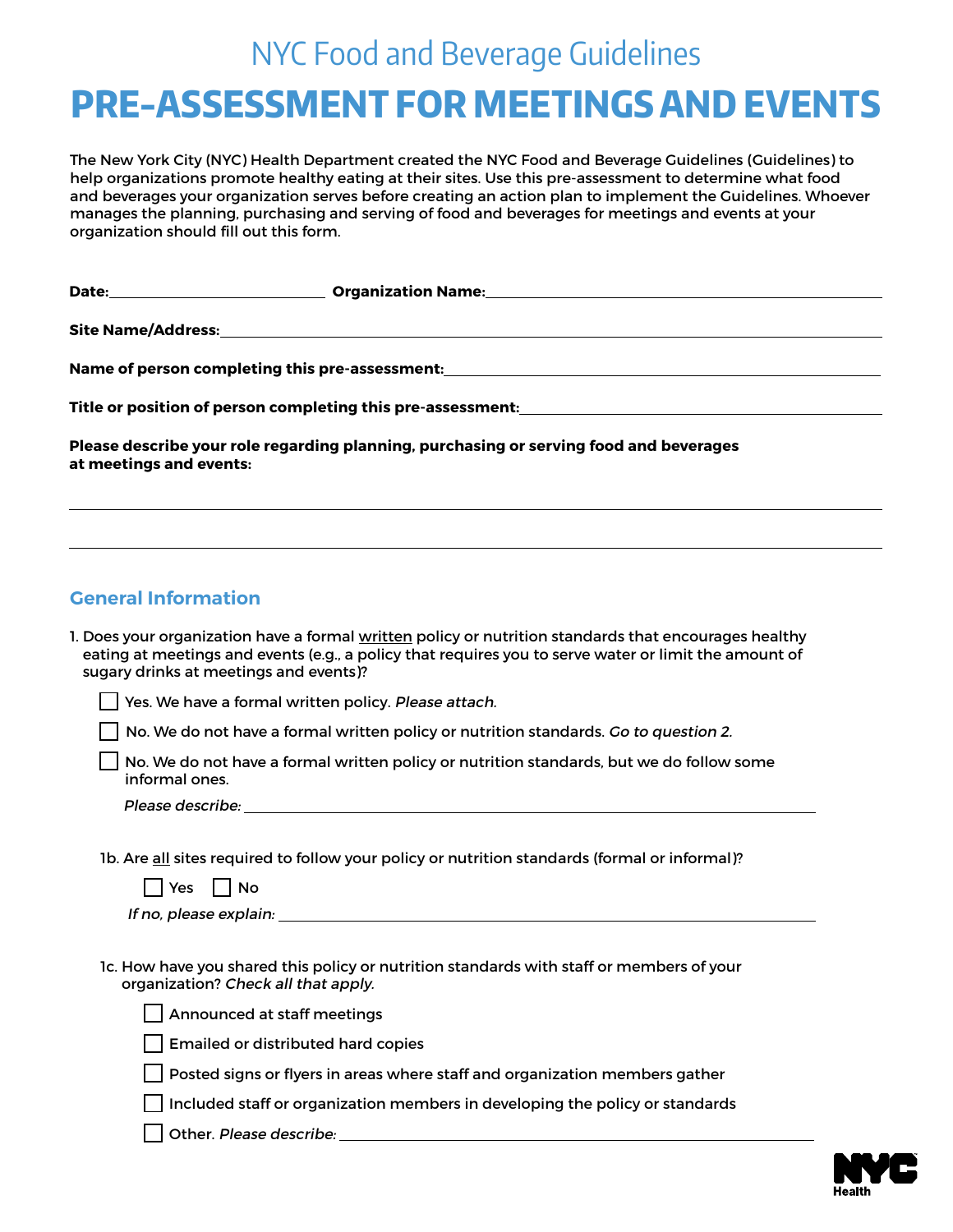| 2. Which health- or nutrition-related resources does your organization offer to staff, organization<br>members, clients or patients? Check all that apply.            |
|-----------------------------------------------------------------------------------------------------------------------------------------------------------------------|
| $\Box$ A wellness committee or group that plans and organizes health-related programs                                                                                 |
| Nutrition education classes or materials for managing weight, diabetes or heart disease                                                                               |
| Health screenings (e.g., blood pressure readings)                                                                                                                     |
| <b>Nutrition counseling</b>                                                                                                                                           |
| <b>Physical fitness classes</b>                                                                                                                                       |
|                                                                                                                                                                       |
| Our organization does not offer health- or nutrition-related resources                                                                                                |
| <b>Planning and Purchasing Food and Beverages</b>                                                                                                                     |
| 3. How do you typically provide food and beverages at meetings and events? Check all that apply.                                                                      |
| Serve pre-prepared meals from a store, restaurant/caterer or food donation program                                                                                    |
| Prepare food on-site using available cooking facilities and equipment                                                                                                 |
| Offer food and beverages that staff or volunteers bring from home                                                                                                     |
|                                                                                                                                                                       |
| 4. Where does your organization purchase or obtain food and beverages served at meetings and<br>events? Check all that apply.<br><b>Grocery store</b>                 |
| Local restaurant or caterer                                                                                                                                           |
| Food distributor (e.g., Sysco, US Foods)                                                                                                                              |
| Bodega or corner store                                                                                                                                                |
| Fast food chain restaurant (e.g., McDonald's, Subway, Domino's, Golden Krust)                                                                                         |
| <b>Farmers market</b>                                                                                                                                                 |
| Wholesale store (e.g., BJ's, Costco)                                                                                                                                  |
| Donation programs or from staff or volunteers                                                                                                                         |
| Other. Please describe: ______________                                                                                                                                |
| 5. To your knowledge, which of the following items are available for pickup or delivery from<br>restaurants or caterers near your organization? Check all that apply. |
| Fruits and vegetables (e.g., whole fruits, fruit salad, vegetable dishes)                                                                                             |
| Whole grain options (e.g., brown rice instead of white rice, sandwiches on whole-wheat bread<br>or wraps)                                                             |
| 1% or non-fat (skim) and plain (unsweetened) milk                                                                                                                     |
| 100% fruit juice with no added sugar                                                                                                                                  |
| I am not aware of local food providers that offer any of these items for pickup or delivery                                                                           |

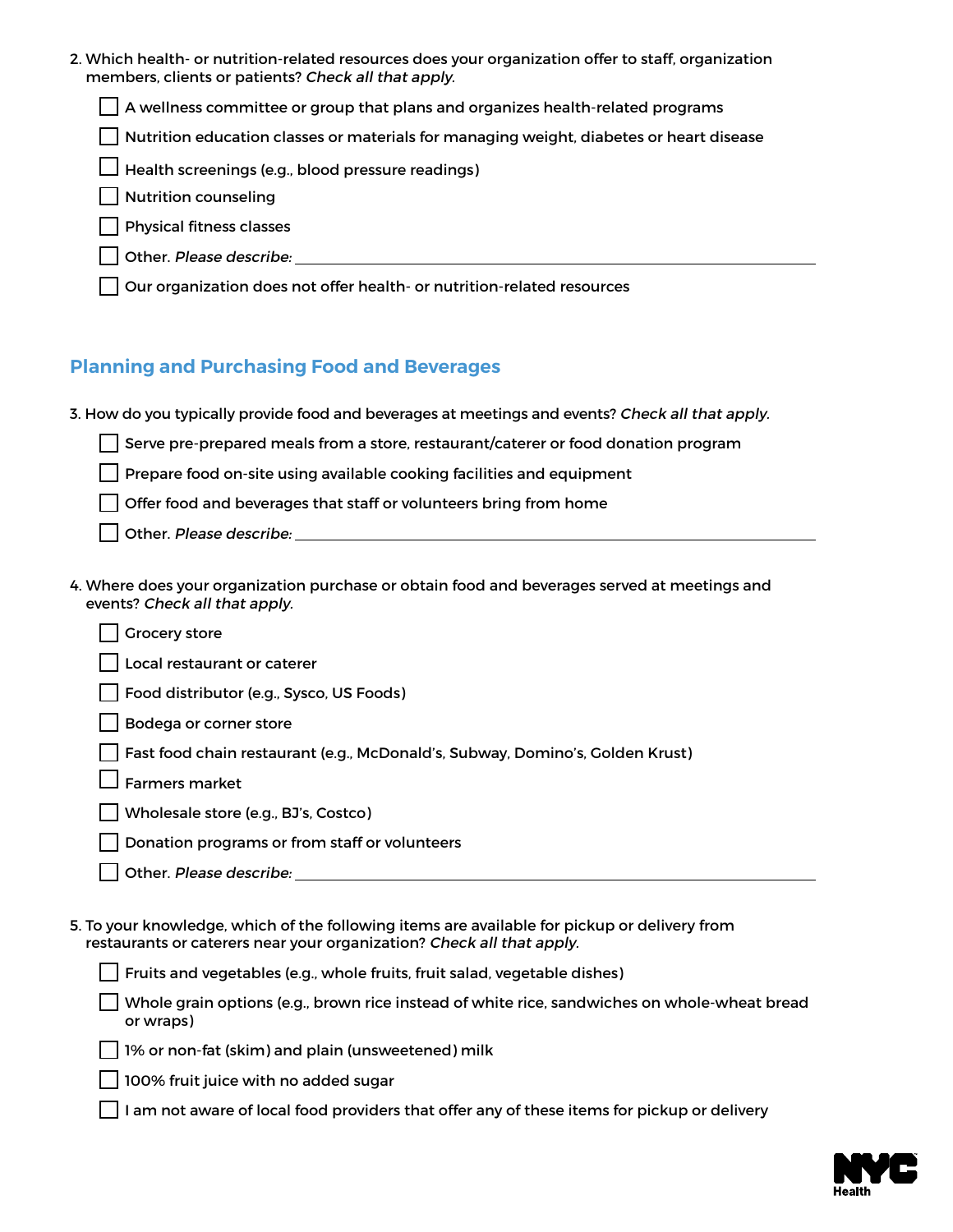6. Is your organization able to serve tap water?

|  | т | n |
|--|---|---|
|--|---|---|

If no, please explain:

7. Please rank the following, in order of importance, when deciding what food and beverages you serve at meetings and events, with 1 being the most important and 5 being the least important. Please check only one box in each row and column.

|                                      | <b>Most</b><br>important |              |   |   | <b>Least</b><br>important |
|--------------------------------------|--------------------------|--------------|---|---|---------------------------|
|                                      |                          | 2            | 3 | 4 | 5                         |
| a) Cost of food and beverages        |                          | $\mathbf{I}$ |   |   |                           |
| b) Availability of healthier options |                          |              |   |   |                           |
| c) Staff preferences                 |                          | $\mathbf{L}$ |   |   |                           |
| d) Taste of food and beverages       |                          |              |   |   |                           |
| e) Nutritional value                 |                          |              |   |   |                           |

8. Which of the following barriers, if any, prevent your organization from serving healthier food and beverages at meetings and events? Check all that apply.

Cost - Healthier foods cost more money

Availability - It is difficult to find local healthy food and beverage options

Preference - Staff/organization members bring or request less healthy options for meetings and events

Awareness - Not everyone who is responsible for food and beverages at meetings and events is aware of healthier food choices or nutrition standards

 $\Box$  Other. Please describe:

We do not experience any barriers to serving healthy food and beverages

9. On a scale of 1 to 5, how confident do you feel about planning healthy meals for meetings and events? Please check one.

**Not at all confident Very confident**

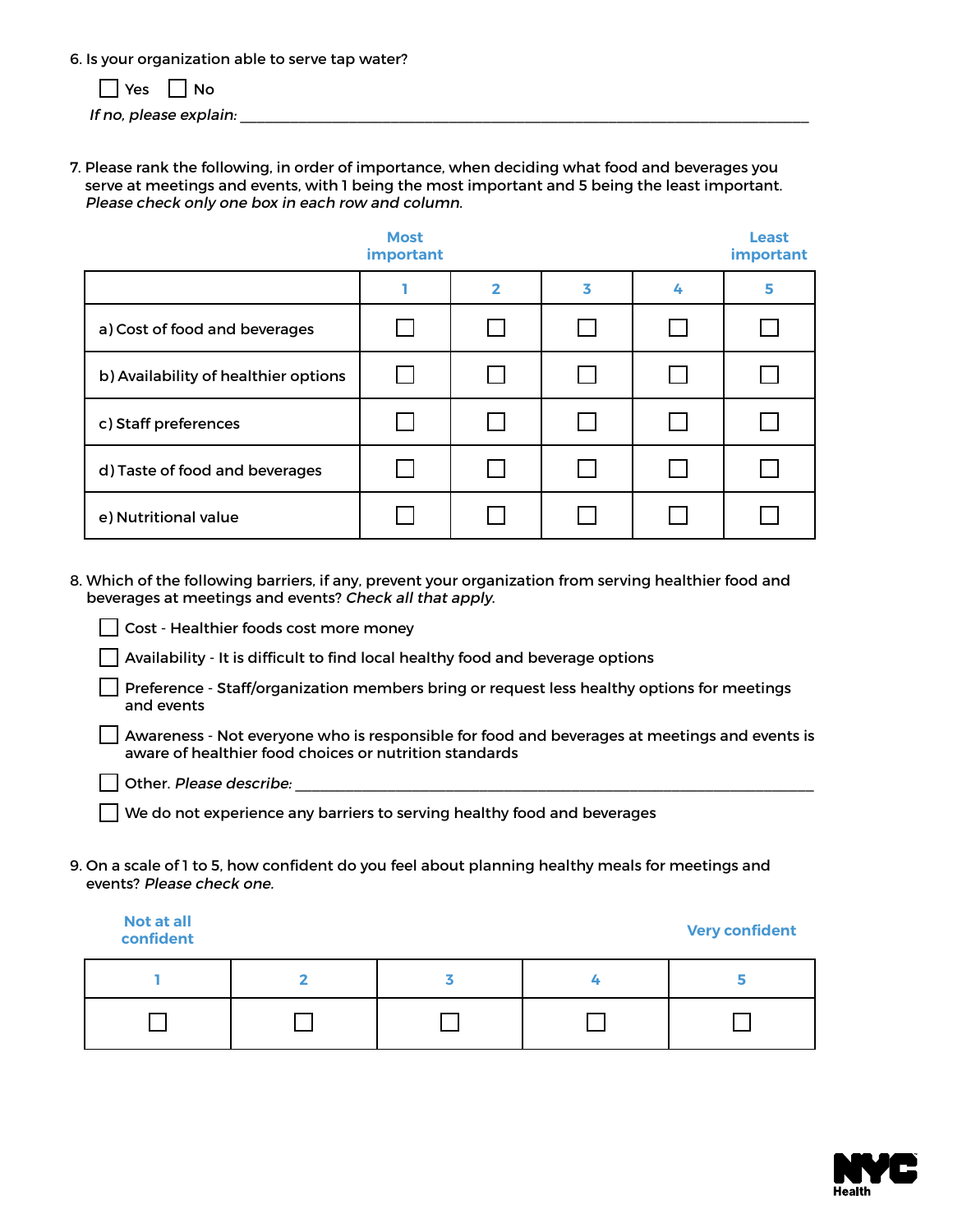#### **Serving Meals and Snacks**

10. How often are food and beverages served at meetings and events each year?

|  | $\Box$ Every time (at all meetings and events) |  |  |  |
|--|------------------------------------------------|--|--|--|
|--|------------------------------------------------|--|--|--|

 $\Box$  Most times (at least half of all meetings and events)

 $\Box$  Sometimes (at less than half of all meetings and events)

Rarely (at one to three meetings and events each year)

We don't serve food and beverages at meetings and events

11. How often is water, either bottled or tap, served at meetings and events?

| $\Box$ Every time | $\Box$ Most times | Sometimes Rarely |  | $\Box$ We don't serve water |
|-------------------|-------------------|------------------|--|-----------------------------|
|-------------------|-------------------|------------------|--|-----------------------------|

12. Which of the following beverages are served at meetings and events? Check all that apply.

| <b>Water</b>                                                                                                                                                                                                                                                                                    | <b>Juice</b>                                                                                                                                                                                                                                                                                                     | <b>Soda</b>                                                                                                                                                                                                              |
|-------------------------------------------------------------------------------------------------------------------------------------------------------------------------------------------------------------------------------------------------------------------------------------------------|------------------------------------------------------------------------------------------------------------------------------------------------------------------------------------------------------------------------------------------------------------------------------------------------------------------|--------------------------------------------------------------------------------------------------------------------------------------------------------------------------------------------------------------------------|
| Plain, bottled<br>Plain or infused, tap<br>Seltzer/carbonated<br>Other: and the state of the state of the state of the state of the state of the state of the state of the state of the state of the state of the state of the state of the state of the state of the state of the state of the | 100% fruit juice<br>Juice drinks or punch, regular<br>Juice drinks or punch, diet<br>(artificially sweetened)                                                                                                                                                                                                    | Regular<br>Diet (artificially<br>sweetened)                                                                                                                                                                              |
| <b>Lemonade or Iced Tea</b>                                                                                                                                                                                                                                                                     | <b>Milk</b>                                                                                                                                                                                                                                                                                                      | <b>Other</b>                                                                                                                                                                                                             |
| Regular<br>Diet (artificially sweetened)<br>Unsweetened                                                                                                                                                                                                                                         | Served only as a condiment<br>(e.g., with coffee or tea)<br>1% or non-fat (skim) and plain<br>(unsweetened) milk<br>Whole or 2%, plain<br>Flavored or sweetened milk<br>(e.g., chocolate milk)<br>Other: and the contract of the contract of the contract of the contract of the contract of the contract of the | <b>Energy drinks</b><br>Hot tea or coffee<br>Other: and the state of the state of the state of the state of the state of the state of the state of the state<br>We don't serve<br>any beverages at<br>meetings or events |

13. When 100% fruit juice is served, how often is it served in containers that are 6 ounces or less (e.g., 6-ounce cups or 6-ounce juice boxes)?

| $\Box$ Every time |                                 | Most times     Sometimes | Rarely                                                                                              |  |
|-------------------|---------------------------------|--------------------------|-----------------------------------------------------------------------------------------------------|--|
| Never             | We don't serve 100% fruit juice |                          |                                                                                                     |  |
|                   |                                 |                          | 14. What kind of yogurt is served? This includes yogurt served at breakfast, for dessert or as a sr |  |

- 14. What kind of yogurt is served? This includes yogurt served at breakfast, for dessert or as a snack. Check all that apply.
	- $\vert \ \vert$  Plain (unflavored) non-fat or low-fat yogurt (e.g., 0%, 1%, 2% or any yogurt that says low-fat on the label)

| Plain whole milk (or full-fat) yogurt

Flavored or sweetened yogurt

We don't serve yogurt